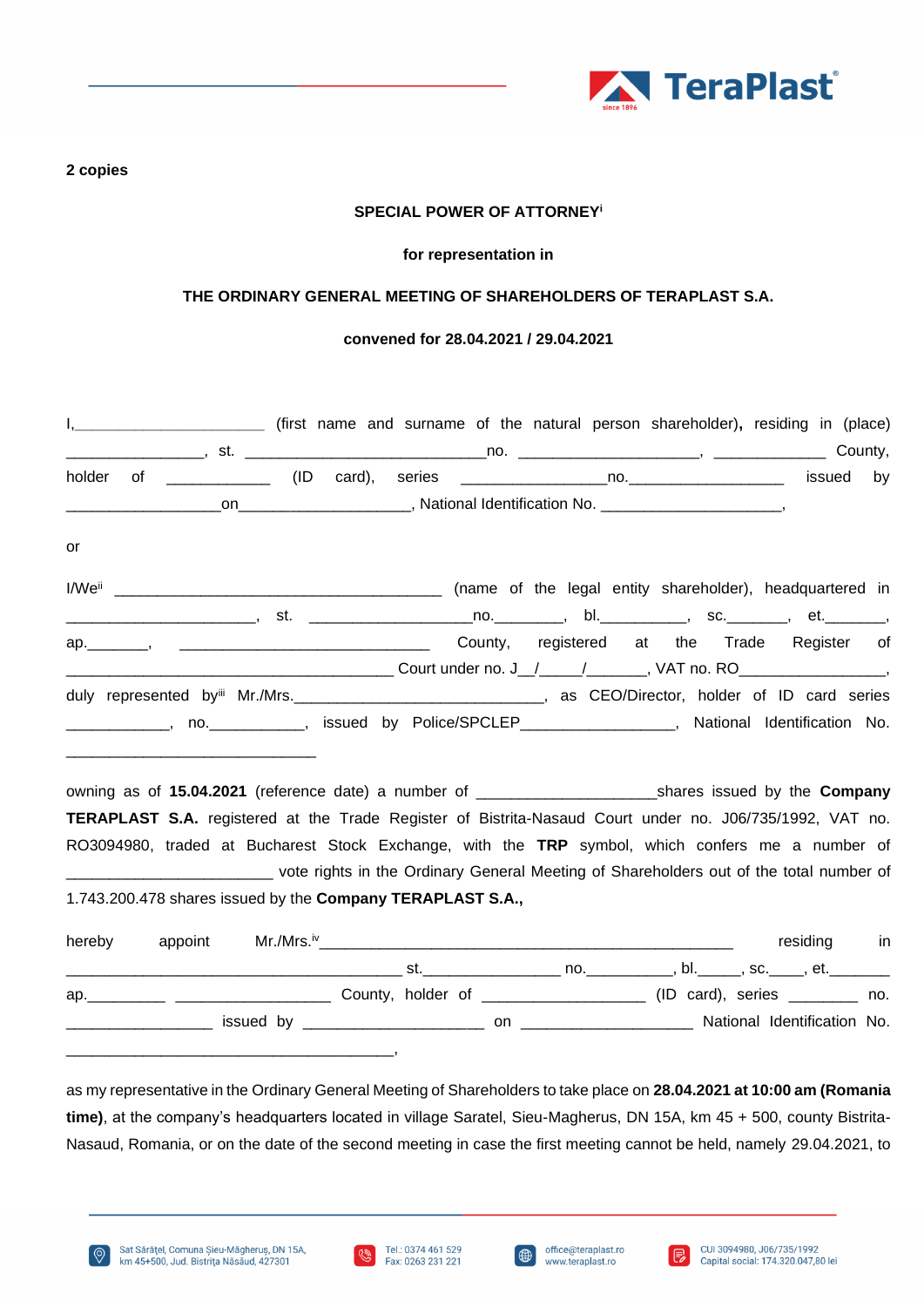

exercise the right to vote corresponding to my shares recorded in the Shareholders Record on the reference date, namely 15.04.2021, as follows:

**1.** For **item 1** of the agenda, namely: **"Presentation and submitting for approval of the individual financial statements corresponding to financial year 2020, on the basis of the Board of Directors' Report and the Company's Financial Auditor Report.":**

| For | <b>Against</b> | <b>Abstaining</b> |
|-----|----------------|-------------------|
|     |                |                   |

**2.** For item 2 of the agenda, namely: "Approval of the proposal of net profit distribution corresponding **to financial year 2020 as follows:**

- **Net profit achieved: 33.104.139 lei;**
- **Legal reserve: 1.938.441 lei;**
- **Dividends: 30.682.530 lei\*;**
- **Retained earnings: 483.168 lei;**

*\*The dividends have been distributed according to the Decision of the Ordinary General Assembly of the Shareholders no. 1 of 27th November 2020, approving the distribution of dividends amounting to RON 45,323,187.31, out of which the amount of RON 30,682,530 from the earnings for the year 2020, and the remaining amount from the retained earnings. The dividends have been paid on 24th December 2020 (payment date).***"**

| For | <b>Against</b> | Abstaining |
|-----|----------------|------------|
|     |                |            |

**3.** For item 3 of the agenda, namely: "Presentation and submitting for approval of the consolidated **financial statements corresponding to financial year 2020, on the basis of the Board of Directors' Report and the Company's Financial Auditor Report."**

| For | <b>Against</b> | <b>Abstaining</b> |
|-----|----------------|-------------------|
|     |                |                   |

**4.** For **item 4** of the agenda, namely: **"Discharge from administration of the Company's Board of Directors for financial year 2020.":**





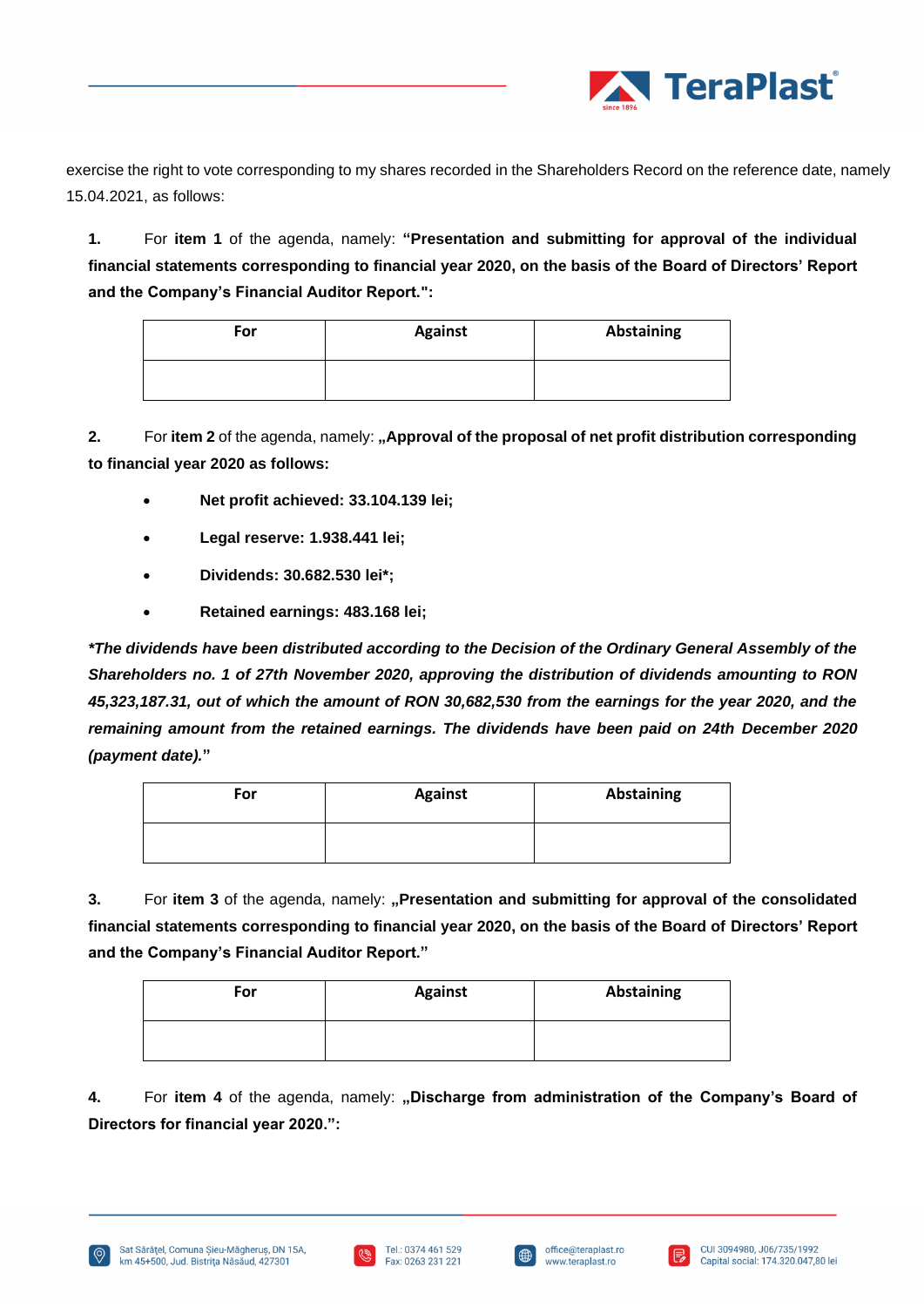

| For | <b>Against</b> | <b>Abstaining</b> |
|-----|----------------|-------------------|
|     |                |                   |

**5.** For item 5 of the agenda, namely: "Presentation and submitting for approval of the Budget of **Revenues and Expenses for the 2021 financial year.":**

| For | <b>Against</b> | <b>Abstaining</b> |
|-----|----------------|-------------------|
|     |                |                   |

**6.** For **item 6** of the agenda, namely: **"Presentation and submitting for approval of the Investment Program for the 2021 financial year.":**

| For | <b>Against</b> | Abstaining |
|-----|----------------|------------|
|     |                |            |

**7.** For **item 7** of the agenda, namely: **"Establishing the remuneration level for the members of the Board of Directors for the ongoing year and the general limit for additional remunerations of the Board members.** 

**The remuneration thus established shall remain valid until the next ordinary general meeting approving the amount of the administrators' remuneration and/or additional remunerations.":**

Proposals:

- *To approve a fixed remuneration for the Board members (including the Chairman of the Board) in an amount of 2,000 Euros net monthly;*
- *To approve the maximum limit of additional remunerations of the Board members – that is, maximum 200% as compared to the fixed monthly remuneration established according to the previous item.*

| For | <b>Against</b> | Abstaining |
|-----|----------------|------------|
|     |                |            |

**8.** For **item 8** of the agenda, namely: **"Electing a new Board member, for a mandate of a length equal to the remaining mandates of the directors in office, namely until 14th September 2021, considering that, following the resignation of Mr. Razvan-Stefan Lefter as Teraplast S.A. director, Mr. Lucian-Claudiu Anghel has been appointed interim director.":**

Proposal: *Mr. Lucian-Claudiu Anghel*





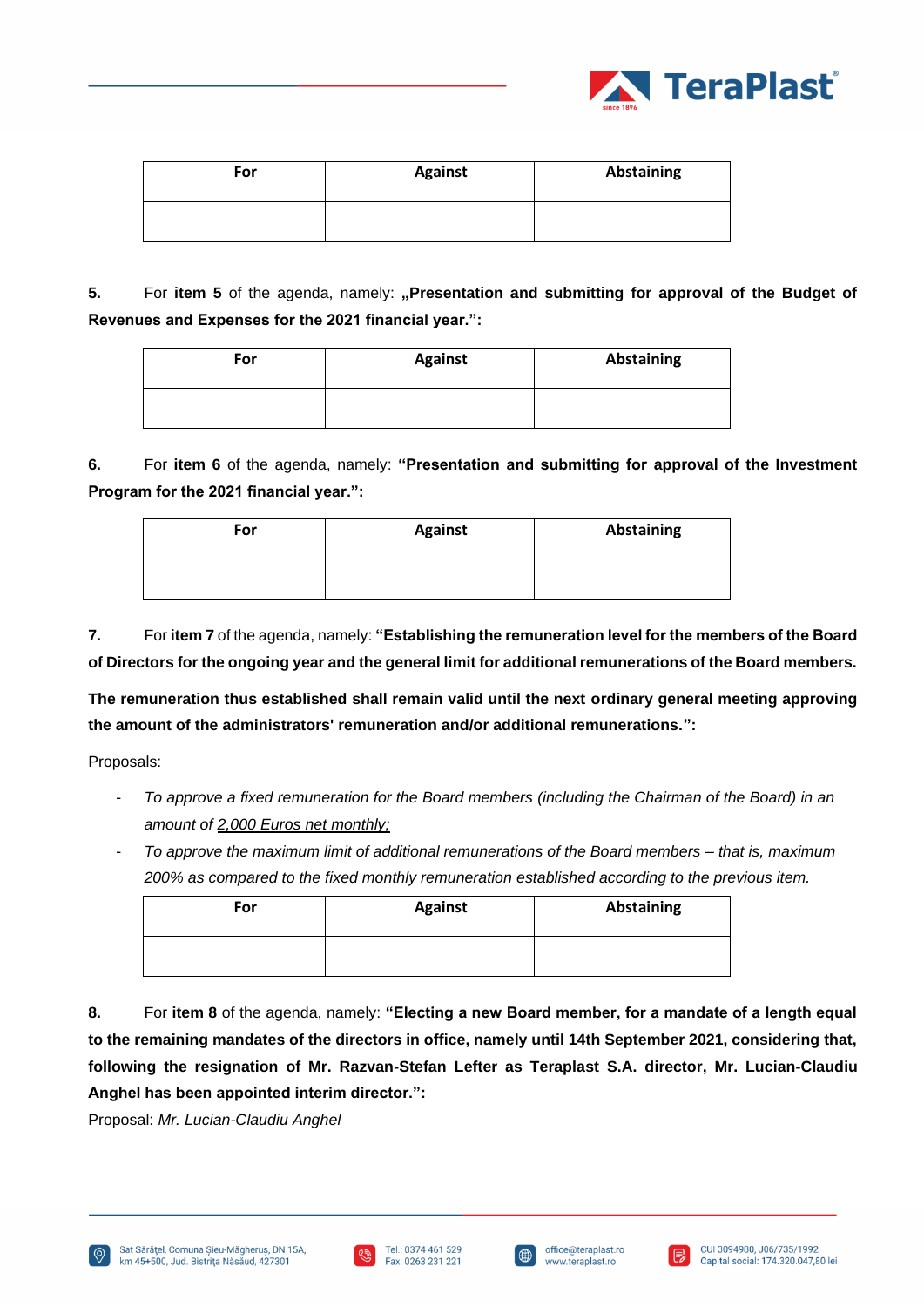

| For | <b>Against</b> | Abstaining |
|-----|----------------|------------|
|     |                |            |

**9.** For **item 9** of the agenda, namely: **"Electing an independent member of the Audit Committee for a one-year mandate starting from the date of appointment, in pursuance of Article 65 of title I, chapter IX, Law 162/2017, and establishing the remuneration.":**

| For | <b>Against</b> | <b>Abstaining</b> |
|-----|----------------|-------------------|
|     |                |                   |

# Proposal:

*The election of Mr. Nadir Geafer ALI as independent member of the Audit Committee for a one-year mandate starting from the date of appointment, in pursuance of Article 65 Title I, Chapter IX, Law 162/2017, and*  establishing a remuneration of up to 3,000 Euros net per annum, for the independent member of the Audit *Committee.*

| For | <b>Against</b> | Abstaining |
|-----|----------------|------------|
|     |                |            |

**10.** For **item 10** of the agenda, namely: **"Electing an external financial auditor for the Company, establishing the duration of the Audit Service Contract and the remuneration.":**

Proposal:

- *Appointing as external financial auditor DELOITTE AUDIT S.R.L.;*
- *The duration of the external financial auditor's appointment to be of two (2) years from the date the OGMS resolution is adopted;*
- *The remuneration of the external financial auditor to be of 24,000 Euros per annum.*

| For | <b>Against</b> | Abstaining |
|-----|----------------|------------|
|     |                |            |

**11.** For **item 11** of the agenda, namely: **"Electing the Company's internal auditor, establishing the duration of the Audit Service Contract and the remuneration.":**

Proposal:

- *Appointing as internal auditor MAZARS ROMANIA S.R.L.*
- *The duration of the internal auditor's appointment to be of two 1 year from the date the OGMS resolution is adopted;*





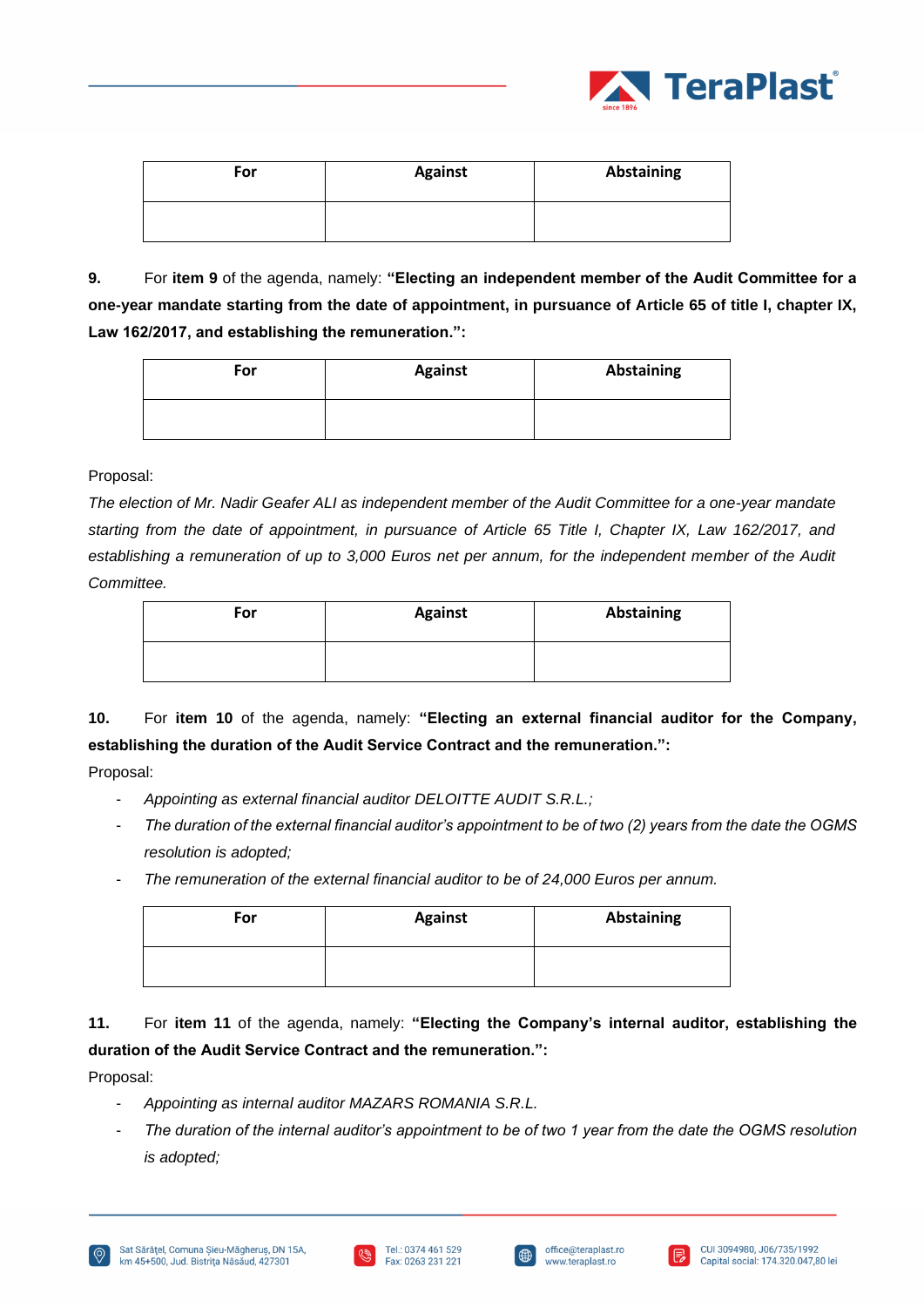

The remuneration of the internal auditor to be of 5.000 Euros per annum.

| For | <b>Against</b> | <b>Abstaining</b> |
|-----|----------------|-------------------|
|     |                |                   |

**12.** For **item 12** of the agenda, namely: **"Approving the striking off the notes concerning the auditor whose mandate shall not be extended, if applicable, from the Trade Register of Bistrita-Năsăud.":**

| For | <b>Against</b> | <b>Abstaining</b> |
|-----|----------------|-------------------|
|     |                |                   |

**13.** For **item 13** of the agenda, namely: **"Empowering the Board of Directors to fulfill the decisions adopted by the Ordinary General Meeting of Shareholders.":**

| For | <b>Against</b> | <b>Abstaining</b> |
|-----|----------------|-------------------|
|     |                |                   |

**14.** For **item 14** of the agenda, namely: **"Appointing the Chairman of the Board, Mr. Dorel Goia, to sign, on behalf and in the name of all shareholders present in the meeting, the Resolution of the Ordinary General Meeting of Shareholders.":**

| For | <b>Against</b> | Abstaining |
|-----|----------------|------------|
|     |                |            |

**15.** For **item 15** of the agenda, namely: **"Appointing the Company's legal counsel, Mrs. Kinga Vaida, to carry out all formalities concerning the recording of the Ordinary General Meeting Resolution with the Trade Register Office attached to the Bistrita-Nasaud Court and its publication in the Official Gazette of Romania, Part IV.":**

| For | <b>Against</b> | Abstaining |
|-----|----------------|------------|
|     |                |            |

# Please find hereby attached a copy of the valid ID card<sup>y</sup>/a copy of the registration certificate<sup>vi</sup>.

I hereby authorize the representative referred to above to cast their vote as they may deem appropriate on the matters not identified and included in the agenda until this date, pursuant to the applicable law.







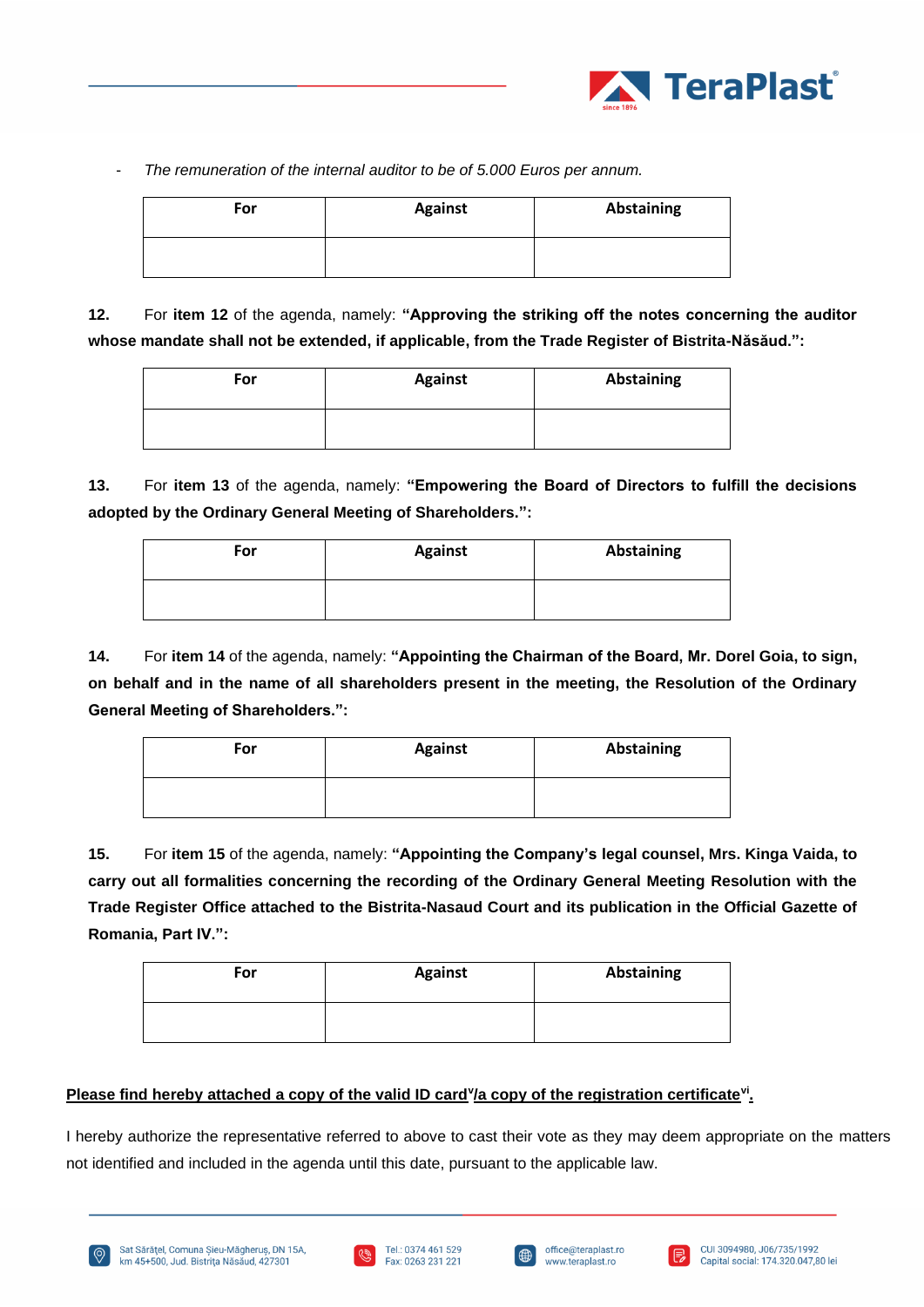

This special power of attorney contains information in accordance with Law 24/2017 on the issuers of financial instruments and market operations, the ASF Regulation no. 5/2018. This special power of attorney should be signed and dated by the principal shareholder. All the boxes of this special power of attorney shall be filled in by the principal shareholder.

The special power of attorney is executed in 3 original copies, one for the principal, one for the agent, and one to be submitted at the headquarters of the TERAPLAST S.A. not later than **26.04.2021, 10:00 am Romania time**.

| Date: |             |
|-------|-------------|
| vii   | (signature) |
|       |             |

**viii\_\_\_\_\_\_\_\_\_\_\_\_\_\_\_\_\_\_\_\_\_\_\_\_\_\_\_\_\_\_\_\_\_\_\_\_\_\_\_**

(First name and surname of the natural person shareholder or the legal representative of the legal entity, in capital letters)

Personal data entered in this special power of attorney (name and surname, domicile, series, number and date of issuance of identity card, personal numerical code, signature, number of shares held) shall be processed in compliance with the legal provisions regarding the protection of individuals with regard to the processing of personal data and the free circulation of such data, during the period stipulated by law, pursuant to Law no. 24/2017 on Issuers of Financial Instruments and Market Operations and of ASF Regulation no. 5/2018 on Issuers of Financial Instruments and Market Operations, as amended and Law no. 31/1990 on societies.

You benefit from the right of access, intervention, rectification and porting of the data you provide us, limit our processing and even request the deletion of the data.

Please note that interfering with the data you have provided to us may be such as to prevent your mandate from exercising the vote at the Ordinary General Shareholders' Meeting of the Teraplast S.A. from the date of 28.04.2021/29.04.2021.

In this case, the issuing company is exonerated from liability. Please let us know your requests in any way that is assuring the identity of the applicant and his or her entitlement. We will answer you without delay. If you are dissatisfied, you can contact ANSPDCP.

This section provides information on the legal provisions relating to the processing of personal data of natural persons listed in the special power of attorney.

I, the undersigned, agree that personal data will be processed for the purpose of voting by a trustee at the Ordinary General Meeting of Shareholders of the Company Teraplast S.A. from the date of 28.04.2021/29.04.2021.